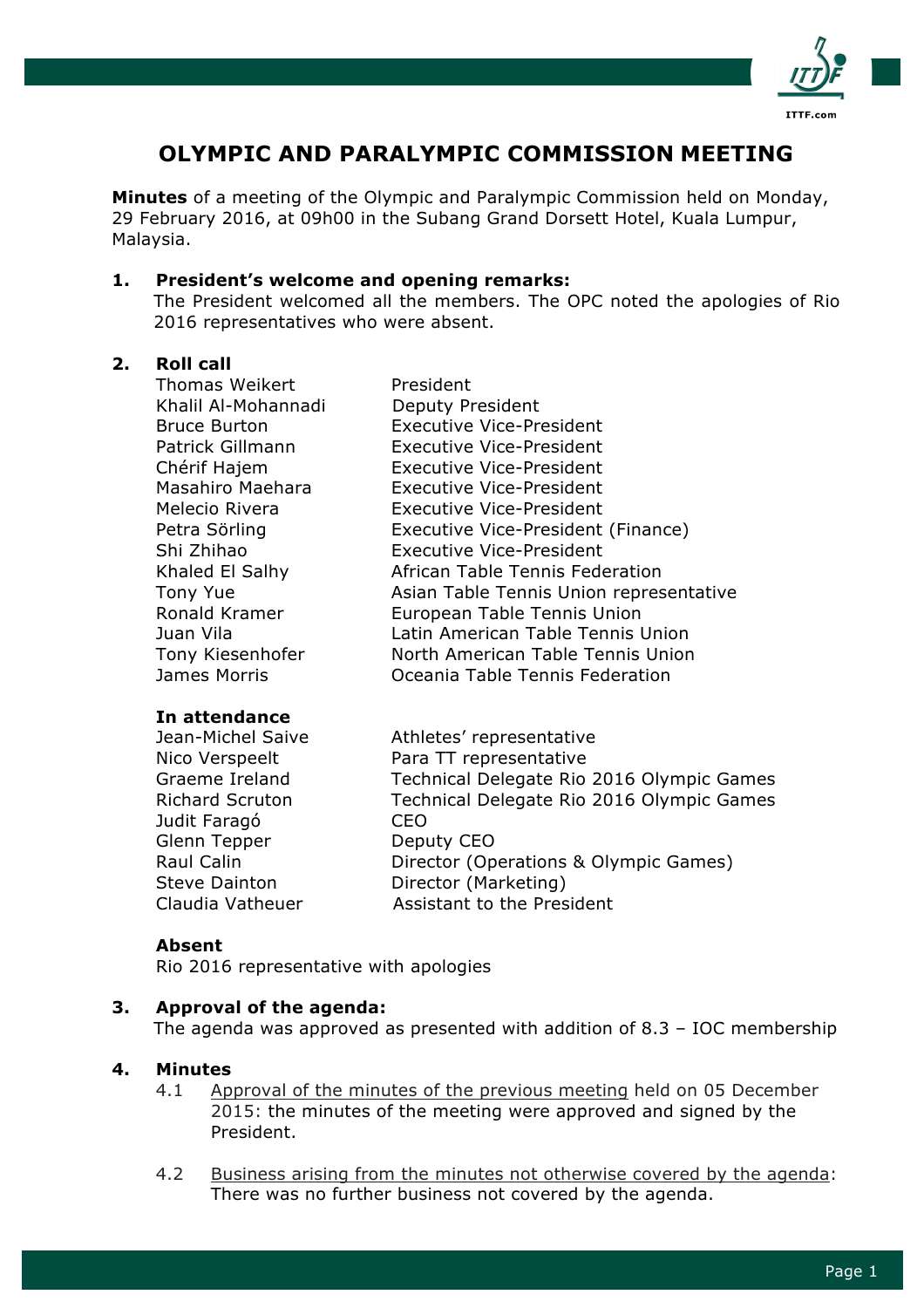

# **5. Olympic Games 2016:**

- 5.1 Update on qualification process:
	- Three Multisport Games and the ITTF-African Qualification Tournament already took place.
	- Five continental qualification tournaments were scheduled till middle of April 2016.
	- The list of qualified players is published and posted on the ITTF website and will be updated after each tournament.
- 5.2 Tripartite Commission invitation places:
	- Deadline for eligible NOCs to apply to IOC was 16 January 2016.
	- Twenty-nine (29) applications were received, 18 men and 11 women, 10 from African NOC.
	- It was a main criterion that applicants must play the qualification tournament.
	- ITTF gave its feedback and input to the IOC Olympic Solidarity, which will make the final selection.
	- Tripartite places will be confirmed after the last Olympic Qualification.
- 5.3 Final confirmation of selected umpires:
	- After the ITOs list was approved by the OPC in December 2015, there were few changes in Europe, Asia and Latin America during the confirmation process.
	- The final list was published as attached.
- 5.4 Sports Specific Regulations:
	- Final draft was presented to the OPC for approval with the note that the wording for replacement of a player and use of P-accreditation has to be clarified and finalized with the IOC before the document could be published and distributed.

## **1-OPC-02-2016**

The Commission resolved to approve the Sports Specific Regulations for the Rio 2016 Olympic Games, pending the section on replacement of a player and the use of P-accreditation, to be clarified with the IOC before publishing.

- 5.5 Equipment and "Look of the Games":
	- After the test event, a few points were raised for consideration regarding the floor colour and the table undercarriage.
	- Finally it was decided to keep same equipment as at the test event.
	- The Olympic table quality received compliments with the note that it is expensive.
- 5.6 IOC-ASOIF Workshop with IFs:
	- IOC and ASOIF organized a workshop early February involving IFs and Rio 2016.
	- ITTF was represented by the President and the Director of Operations and Olympic Games.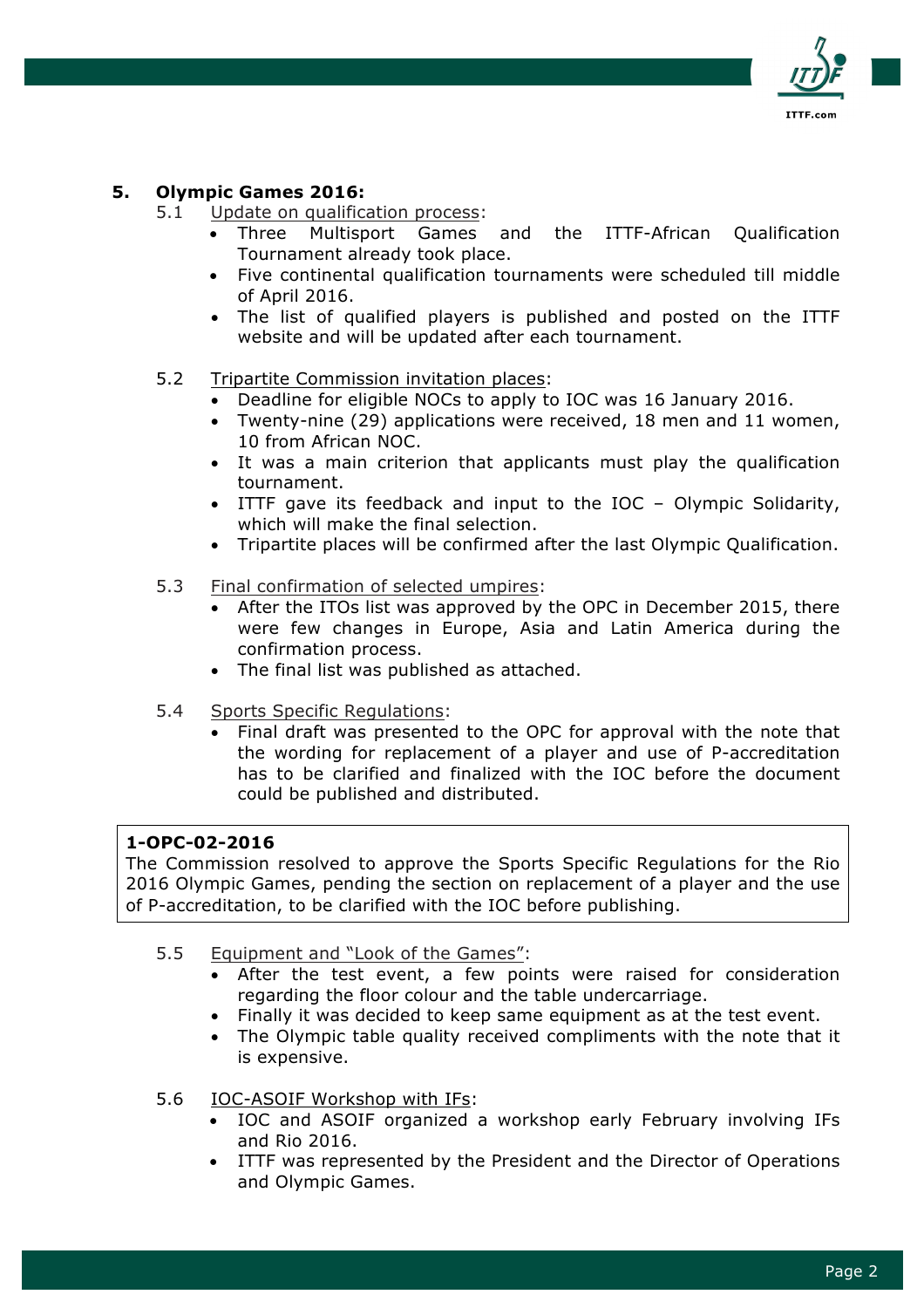

- It was again emphasized that IFs play a key role in successful preparation and delivery of the Games, especially that Rio 2016 faces many challenges.
- Due to cutting the costs and optimizing the budget, it is expected to lower the service level and to downsize the venues, but decision on the spectator capacity for table tennis was not yet finalized.
- 5.7 IOC Statement on Zika virus:
	- IOC issued a statement with advice for visitors to Zika affected areas in January 2016.
	- The ITTF Sports Science and Medical Committee monitors the situation, follows the development, and regularly reports to the Executive Committee, which informs the ITTF family about the latest reports.
- 5.8 Report from Rio 2016:
	- In the absence of the representatives, a Power Point presentation was shown at the meeting with the latest updates about the preparations.

#### **6. Paralympic Games 2016:**

- 6.1 Update on qualification and selection process:
	- Provisional qualified list of players was published in middle of January 2016.
	- Para TT Division selection committee had a meeting on 19-20 February to discuss the bi-partite invitations. The meeting was attended by the athletes' representative.
	- Total 31 slots (wild cards) were allocated from 136 applications.
	- Total 273 players receive invitations from 49 countries, the selection has to be agreed by the IPC.
	- Para TT Division will send out on 12 March 2016 the confirmation of all selected players and teams (regional, ranking, invitations, teams), giving the NPCs two-week time to accept or to reject.
	- Libya TTF's appeal to be considered for Paralympic Games wild card selection was repeatedly submitted, the OPC discussed the issue after the CEO reported on the personal meeting with Libya TTF representatives.
	- It was stated that visa procedure is difficult for them, however, they started application too late for the last qualifying tournament in Costa Rica; that they did not participate at any of the events during the 2 year qualification period; that they did not submit application for the bi-partite selection.

## **2-OPC-02-2016**

The Commission decided with majority votes not to make an exception from the criteria to be eligible for the bi-partite invitation to the 2016 Paralympic Games for the Libyan players.

- 6.2 Final confirmation of selected umpires:
	- It was requested to review the ITOs' selection process for 2020, as only few of the nominated umpires officiated at para events before.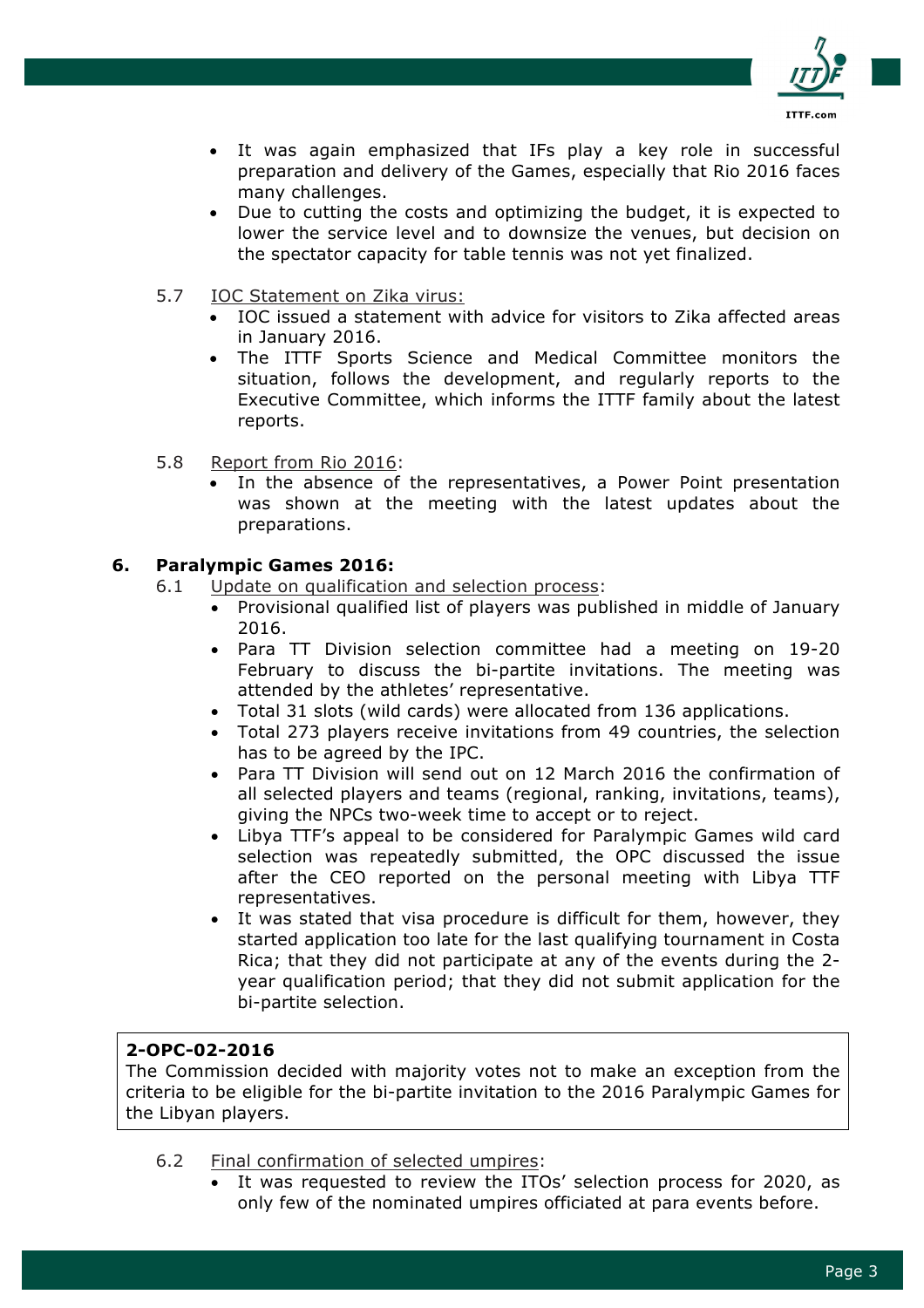

- The final list was published as attached.
- 6.3 Report from Rio 2016 covered under item 5.8

# **7. Youth Olympic Games 2018:**

- 7.1 Update:
	- Competition schedule draft was submitted to the IOC with the request increasing the number of days from 7 to 8, in agreement with the organizers.

#### **8. Any other business:**

- 8.1 Mixed Doubles application for Tokyo 2020:
	- A letter signed by the ITTF President was submitted to the IOC President with the official application for inclusion of the Mixed Doubles event in the table tennis competition program at the Olympic Games. As a follow-up, the two Presidents had a phone call on the same subject.
- 8.2 IFs involvement in candidatures for 2024 OG:
	- According to the IOC's new policy, IFs are involved from the beginning, and deeper, in the candidature process for the 2024 Olympic Games, as a result, bidding cities share the overall concept and request for sports specific input from the IFs about the venue plan.
- 8.3 IOC membership:
	- The President was asked to give an update on Adham Sharara's IOC member application. He reported that application stands, but the selection procedure is not clear, except that a press release was published on the IOC Election Commission proposal for a targeted recruitment process.
	- It was mentioned that table tennis would have 2 candidates for the IOC Athletes Commission election in Rio: Ryu Seung Min (Korea) and Jean-Michel Saive (Belgium).

## **9. Adjournment:**

There being no further business, the meeting adjourned at 11.30

\_\_\_\_\_\_\_\_\_\_\_\_\_\_\_\_\_\_\_\_\_\_\_\_\_\_\_\_\_\_ \_\_\_\_\_\_\_\_\_\_\_\_\_\_\_\_\_\_\_\_\_\_\_\_\_\_

Thomas Weikert **Date** Date President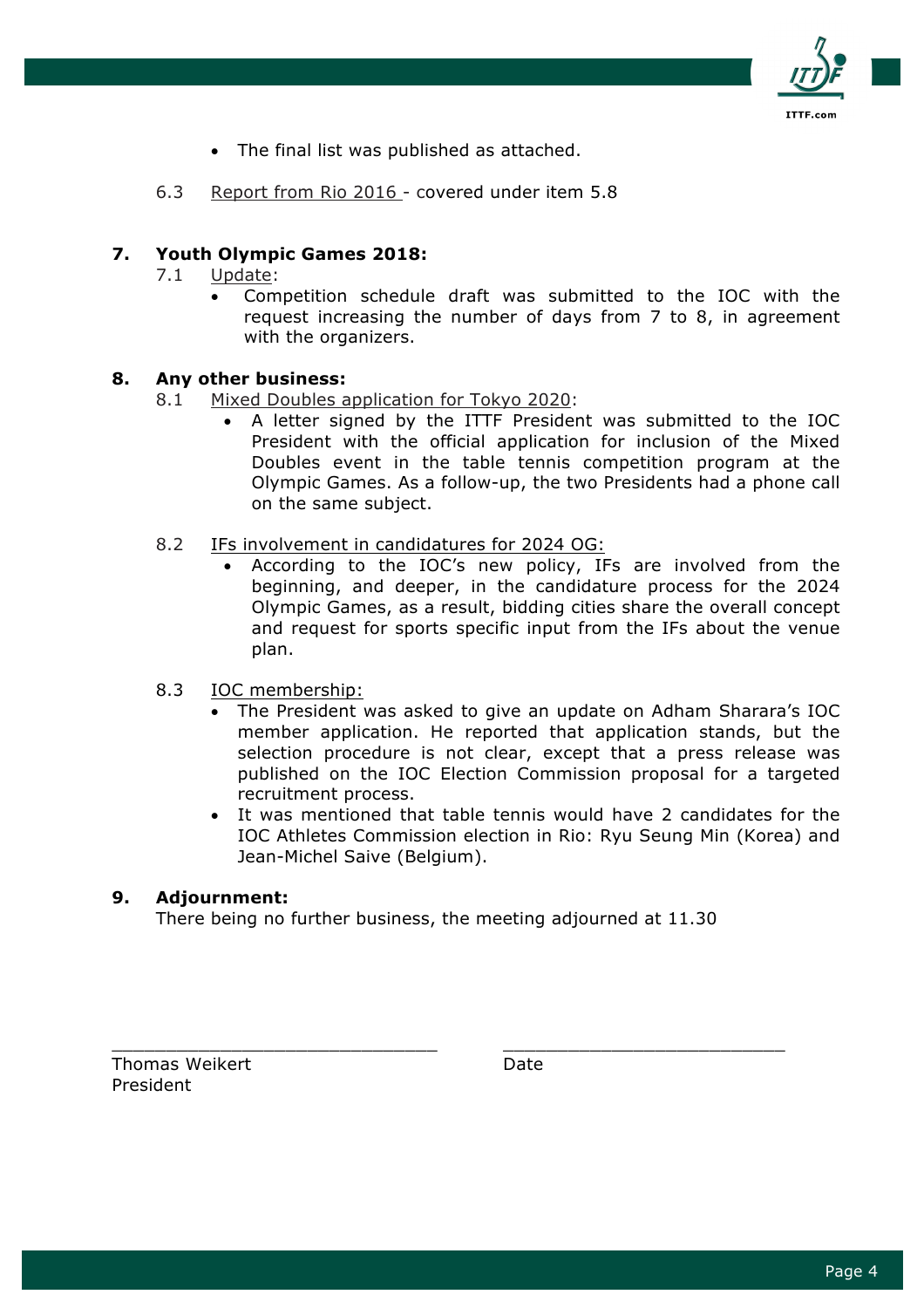

**Games of the XXXI Olympiad - Rio de Janeiro 2016 Table Tennis Umpires and Referees** 



| <b>Position</b>       | <b>NOC</b> | <b>Continent</b> | <b>Name</b>                 | <b>Gender</b> |
|-----------------------|------------|------------------|-----------------------------|---------------|
| Referee               | <b>GBR</b> | <b>EU</b>        | <b>SHERLOCK Stuart</b>      | M             |
| <b>Deputy Referee</b> | <b>JPN</b> | <b>AS</b>        | <b>SETA Yukito</b>          | M             |
| <b>Deputy Referee</b> | <b>CRC</b> | LA               | <b>GARRO Silvia</b>         | F             |
| <b>Deputy Referee</b> | <b>USA</b> | <b>NA</b>        | <b>TINYSZIN Roman</b>       | M             |
| <b>Deputy Referee</b> | <b>AUS</b> | <b>OC</b>        | <b>DELPRATT David</b>       | M             |
|                       |            |                  |                             |               |
| <b>Umpire</b>         | <b>ALG</b> | <b>AF</b>        | YAHIA-CHERIF Mouhssene      | M             |
| <b>Umpire</b>         | <b>EGY</b> | <b>AF</b>        | <b>EDRISS Magdy</b>         | M             |
| <b>Umpire</b>         | <b>NGR</b> | <b>AF</b>        | <b>PETERS John</b>          | M             |
|                       |            |                  |                             |               |
| <b>Umpire</b>         | <b>CHN</b> | <b>AS</b>        | <b>PEI Weimin</b>           | M             |
| Umpire                | <b>HKG</b> | <b>AS</b>        | <b>KUNG Kien Jack</b>       | M             |
| <b>Umpire</b>         | <b>IND</b> | <b>AS</b>        | <b>SRIDHAR Srinivasan</b>   | M             |
| <b>Umpire</b>         | <b>JPN</b> | <b>AS</b>        | YAMANAKA Yoshiko            | F             |
| <b>Umpire</b>         | <b>KOR</b> | <b>AS</b>        | LEE Jeong-geum              | F             |
| <b>Umpire</b>         | <b>LIB</b> | <b>AS</b>        | <b>MERHEB Imad Antoine</b>  | M             |
| <b>Umpire</b>         | <b>BEL</b> | <b>EU</b>        | <b>BEUMIER Isabelle</b>     | F             |
| <b>Umpire</b>         | <b>CYP</b> | <b>EU</b>        | <b>SAVVA Andreas</b>        | M             |
| <b>Umpire</b>         | <b>FRA</b> | <b>EU</b>        | <b>STOFFEL Corinne</b>      | F             |
| <b>Umpire</b>         | <b>GER</b> | <b>EU</b>        | <b>HOEHNE Günter</b>        | M             |
| <b>Umpire</b>         | <b>KOS</b> | <b>EU</b>        | <b>BEQIRI Jeton</b>         | M             |
| Umpire                | <b>POR</b> | <b>EU</b>        | <b>DA SILVA Carlos</b>      | M             |
| <b>Umpire</b>         | <b>SLO</b> | <b>EU</b>        | <b>KRNC Matija</b>          | M             |
|                       |            |                  |                             |               |
| <b>Umpire</b>         | <b>ARG</b> | LA               | <b>DIAZ Jose Luis</b>       | M             |
| <b>Umpire</b>         | <b>CHI</b> | LA               | <b>COYDAN Guillermo</b>     | M             |
| <b>Umpire</b>         | <b>COL</b> | LA               | <b>GALLEGO David</b>        | M             |
|                       |            |                  |                             |               |
| <b>Umpire</b>         | <b>CAN</b> | <b>NA</b>        | <b>VIGEANT Denis</b>        | M             |
| <b>Umpire</b>         | <b>USA</b> | <b>NA</b>        | <b>KARSHTEDT Yelena</b>     | F             |
|                       |            |                  |                             |               |
| <b>Umpire</b>         | <b>AUS</b> | <b>OC</b>        | <b>HO Fanny</b>             | F             |
|                       |            |                  |                             |               |
| <b>Umpire</b>         | <b>BRA</b> | <b>Host</b>      | <b>FERREIRA Maria</b>       | F             |
| <b>Umpire</b>         | <b>BRA</b> | <b>Host</b>      | <b>DEMARIO Leonor</b>       | F             |
| <b>Umpire</b>         | <b>ARG</b> | <b>Host</b>      | <b>TICACALA Victor Hugo</b> | M             |
| Umpire                | <b>COL</b> | Host             | <b>RAMIREZ Yoanna</b>       | F             |